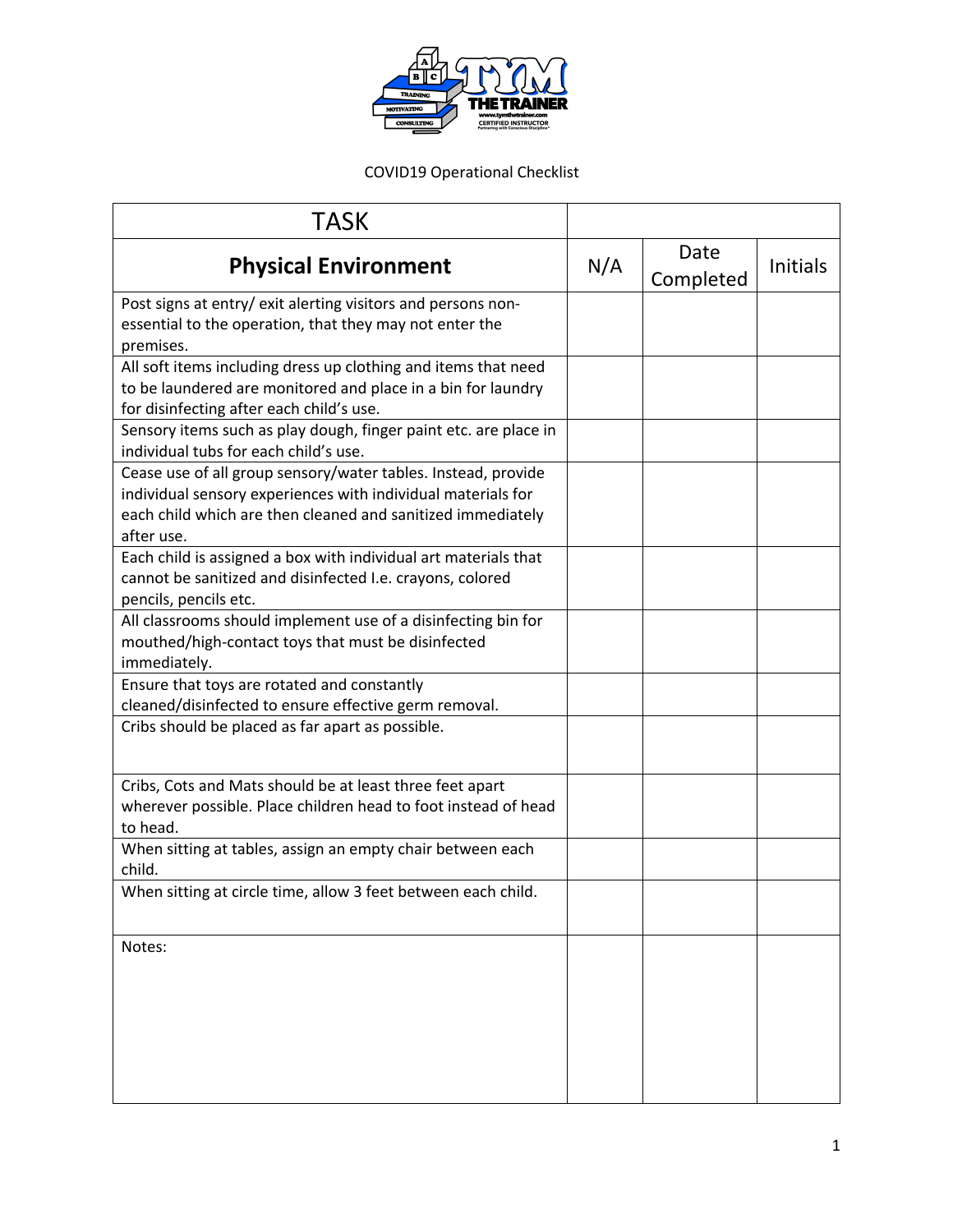

COVID19 Operational Checklist

| <b>Health and Safety</b>                                                                                                                                                                                                       | N/A | Date<br>Completed | <b>Initials</b> |
|--------------------------------------------------------------------------------------------------------------------------------------------------------------------------------------------------------------------------------|-----|-------------------|-----------------|
| Children and staff will need to wash hands frequently<br>(including when entering the program in the morning and<br>after breaks, before/after each activity, before/after meals).                                             |     |                   |                 |
| Implement social distancing strategies. Ensure the same<br>children remain in the same group each day. Keep groups<br>together throughout the day and whenever possible do not<br>combine groups in the mornings or afternoon. |     |                   |                 |
| Remind children to not touch their faces and to wash their<br>hands after using items that they have shared with another<br>child.                                                                                             |     |                   |                 |
| Increase the frequency in which you clean and disinfect toys.                                                                                                                                                                  |     |                   |                 |
| Tables should be cleaned and disinfected before and after<br>each use.                                                                                                                                                         |     |                   |                 |
| Hard surfaces should be cleaned and disinfected after each<br>transition. Special attention should be paid to doorknobs, light<br>switches, counter tops and restrooms.                                                        |     |                   |                 |
| Daily Health Screening at entry for COVID-19 symptoms - this<br>includes taking the temperature of all persons upon arrival<br>each day.                                                                                       |     |                   |                 |
| Cease family style meal service.                                                                                                                                                                                               |     |                   |                 |
| Follow the Policy on Cleaning and Disinfecting and the Daily<br>Cleaning Schedule.                                                                                                                                             |     |                   |                 |
| Use disposable plates, cups, and utensils.                                                                                                                                                                                     |     |                   |                 |
| Children's bedding should be kept separate and stored in<br>individually labeled bins, cubbies, or bags.                                                                                                                       |     |                   |                 |
| Notes:                                                                                                                                                                                                                         |     |                   |                 |